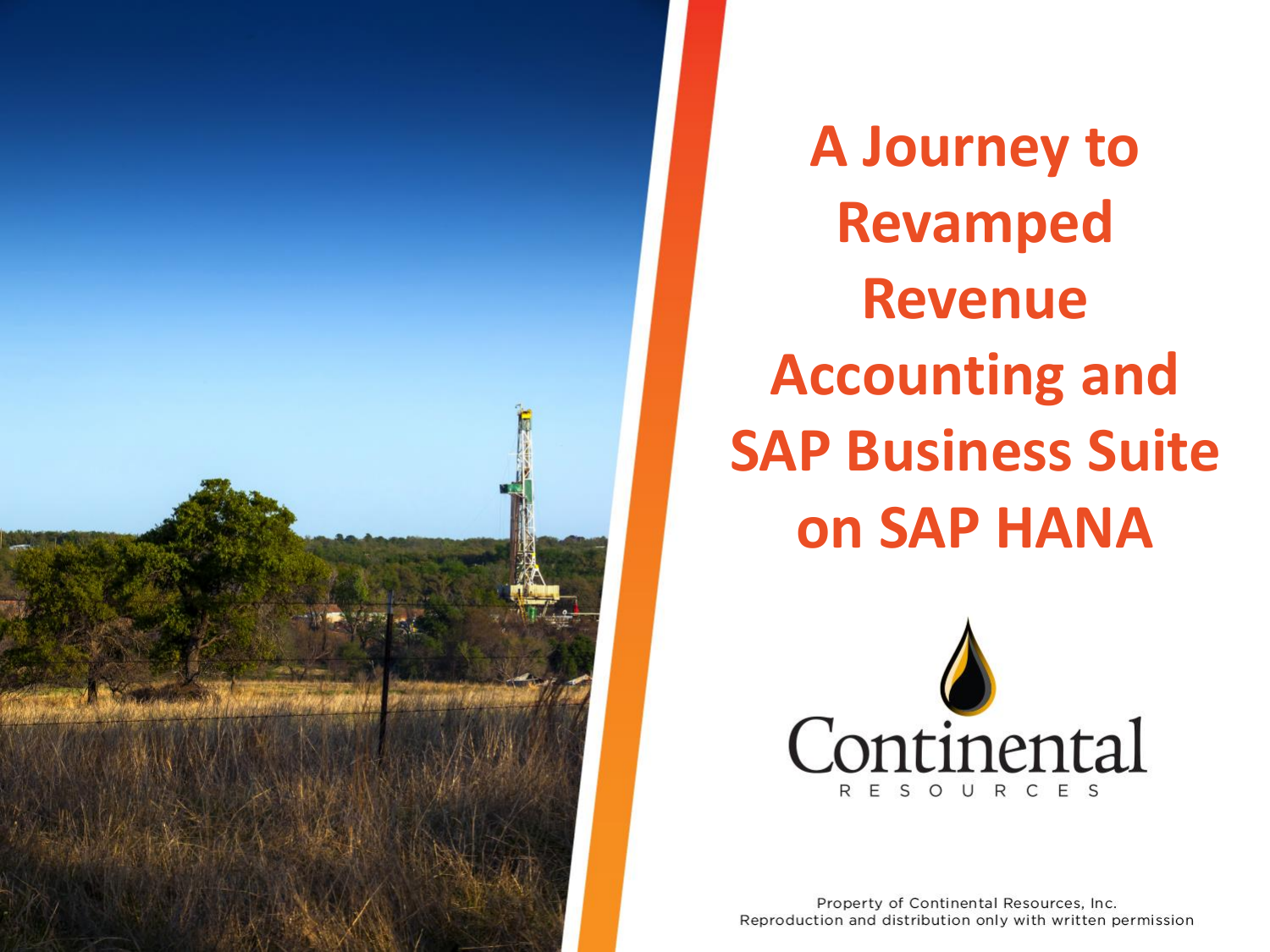# **Agenda**

- Who is Continental Resources?
- Why did we chose to be the first to embark on this project?
- What has our experience been?
- And what are the learnings and recommendations for those in industry embarking on this journey?

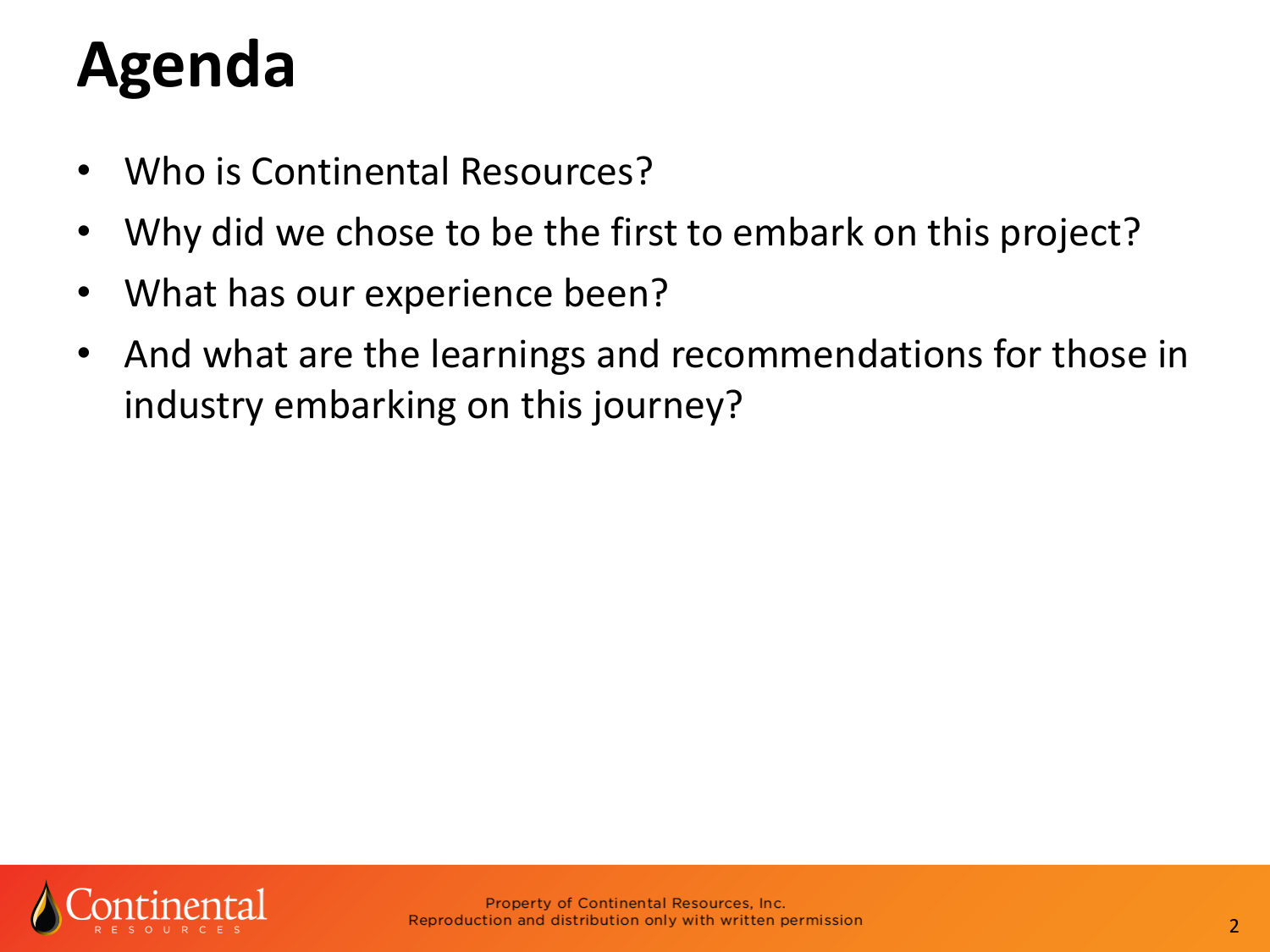## **Continental Resources (NYSE: CLR)**



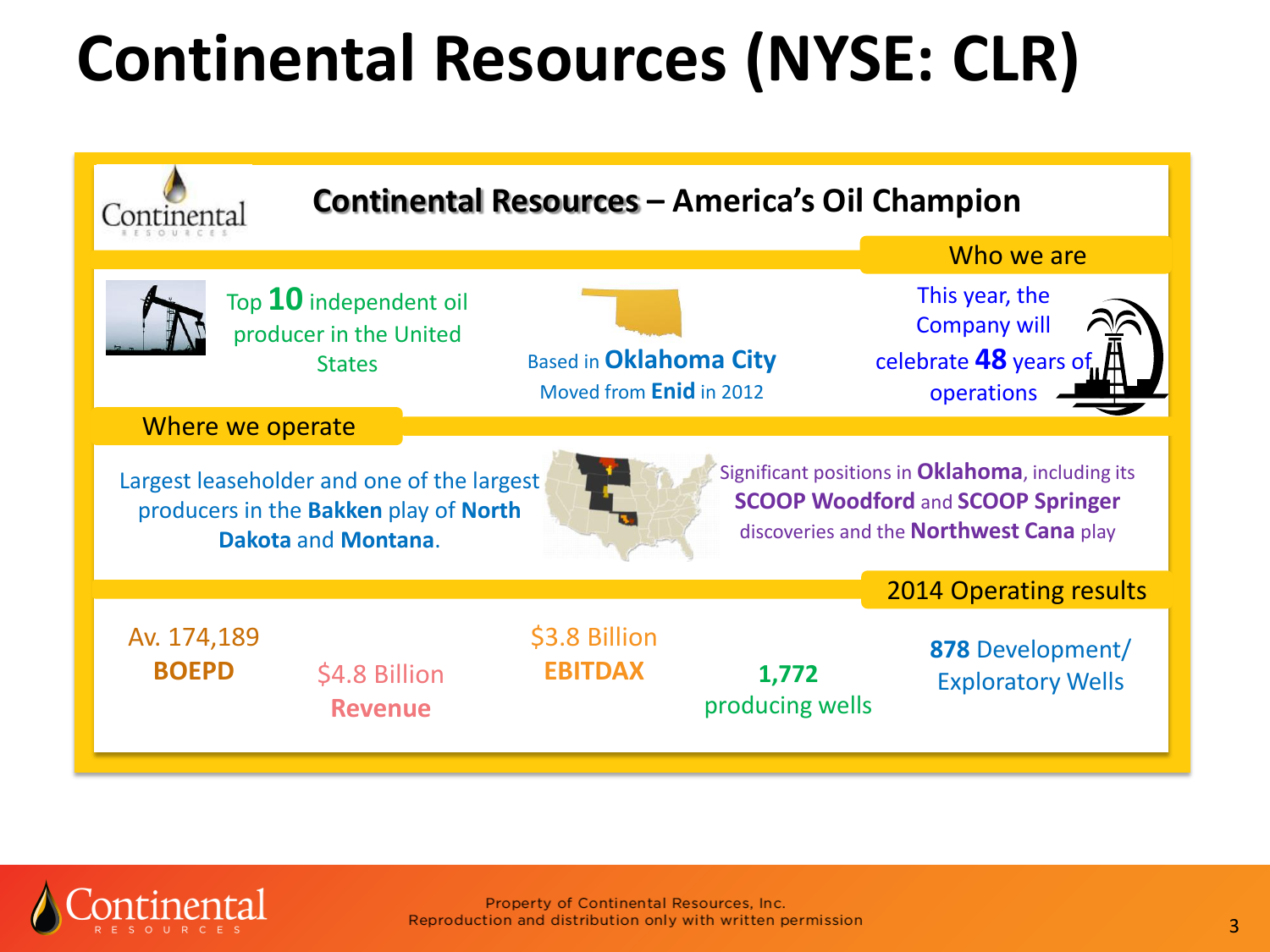## **Leading an Industry Renaissance**



#### **Recent adopter| 2010**

- SAP ECC (with PRA)
- BI/SAP BW

#### **Early mover | 2014**

• BI/SAP BW to SAP HANA

#### **Industry leader | 2015**

• PRA Roadmap on SAP HANA

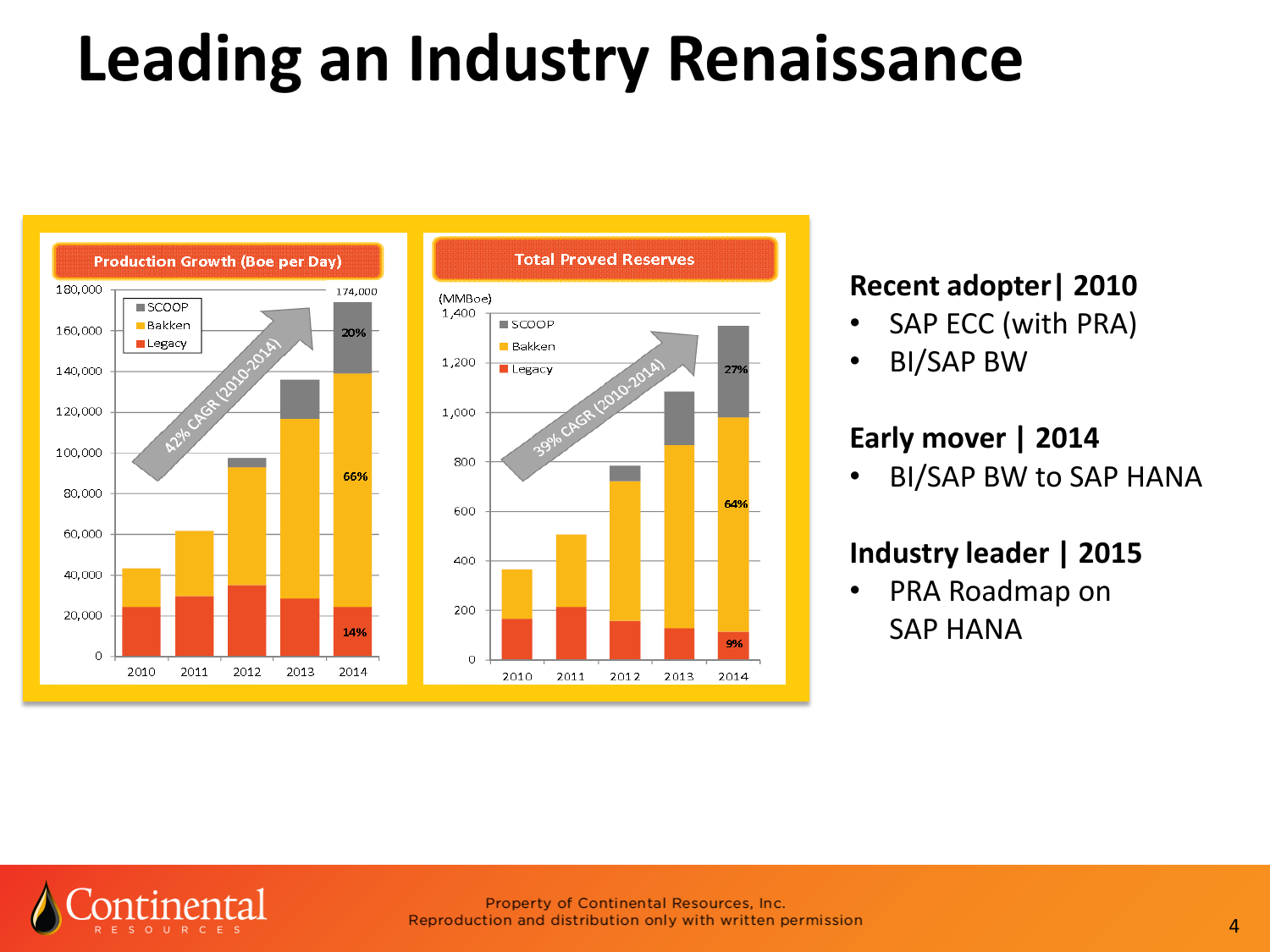## **Why did Continental Choose to Lead?**



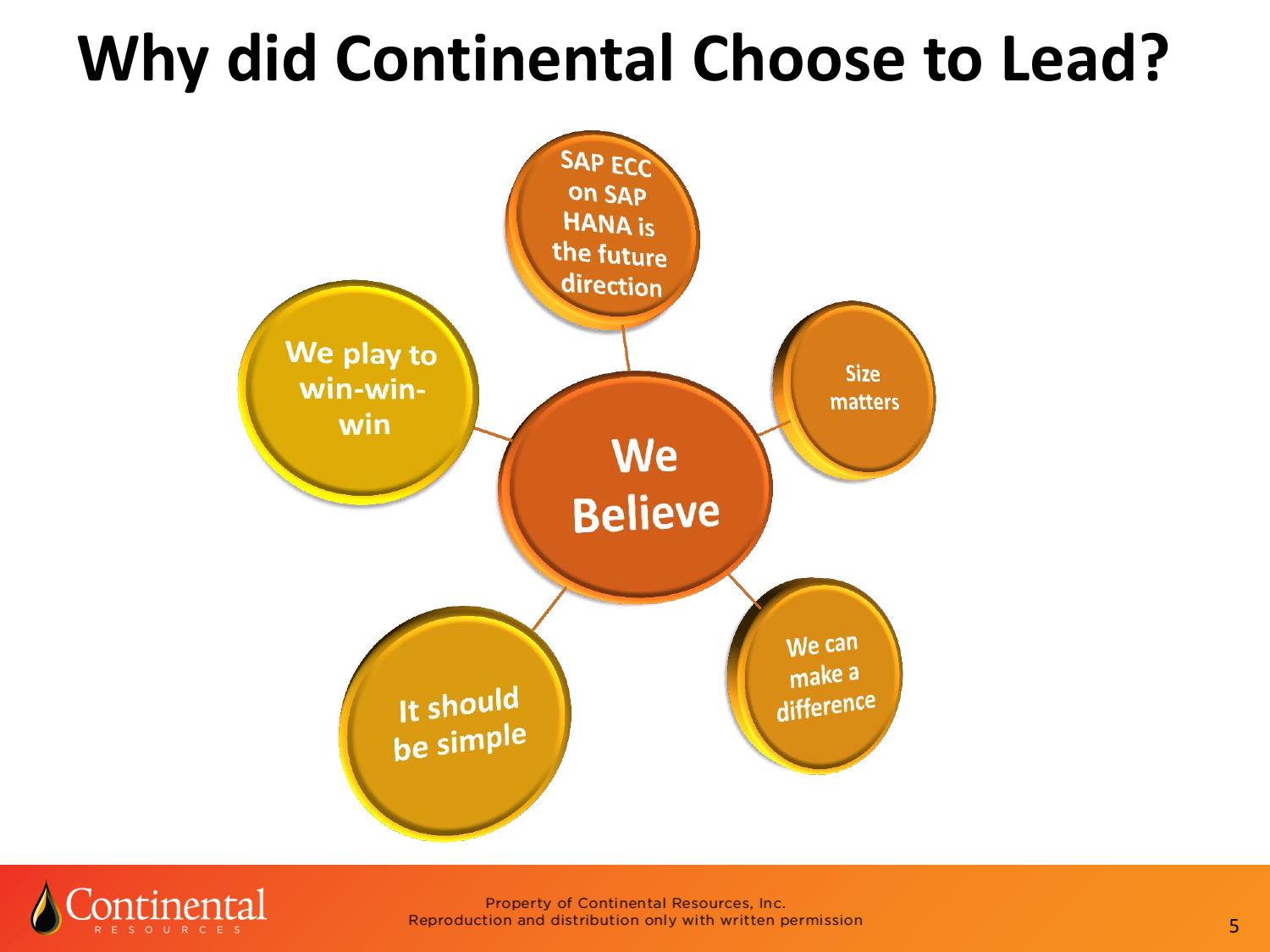# **Project Journey**

The project timeline was aggressive, but achievable. There have been highs and lows through the journey. There were additional learnings encountered from being the first implementer: